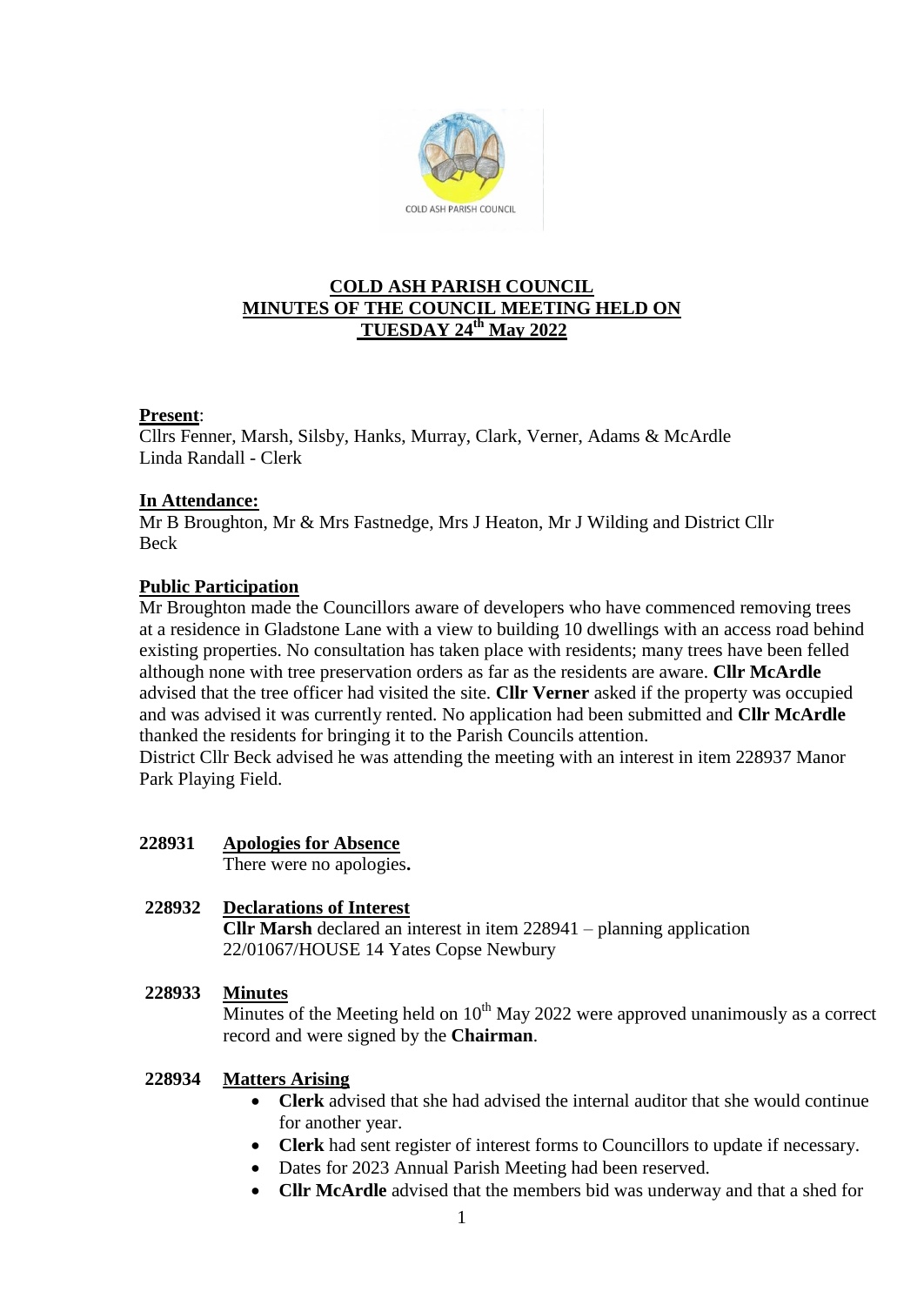storage had been included. Some residents may wish to install memorial benches which would help keep costs down.

### **228935 Councillor Co-Option**

Councillors discussed the request from a resident to become a Parish Councillor. The resident had submitted a letter and signed the qualifications declaration to become a Parish Councillor. He was nominated and seconded and voted unanimously to join the Parish Council and would attend the next meeting as a Parish Councillor representing the Florence Gardens Ward.

#### **228936 Jubilee Celebrations**

**Cllr Silsby** advised that the plans for the celebrations were on target. The insurance for the events had been clarified and payment would be raised at the next full meeting. He asked the Parish Council if they were happy to meet the costs for the facilities to be cleaned during the event at a cost of 36.00 These would be paid directly to the cleaner, the Parish Council agreed to this request. **Cllr McArdle** advised that the Quiet Garden would open for the Beacon lighting but would then close and be formally opened later in the year.

#### **228937 Manor Park Football Field**

**Cllr Marsh** presented details of the WBC proposed football pitch which was being considered for Manor Park Playing Field. The NDP steering Group were considering allocating the area as a local Green Space within the Neighbourhood Development Plan. The WBC proposal included extra parking spaces and a toilet block. West Berkshire Council had not approached the Parish Council prior to releasing the consultation. The area was used by residents and was currently a quiet area. **Cllr Clark** asked why it was being considered for development, **Cllr Marsh** advised that the area was short of football pitches. The local residents did not want a pitch; the consultation was due to end on the  $6<sup>th</sup>$  June 2022. **Cllr Murray** felt that talking to Newbury Town Council would be a positive move. **Cllr Marsh** proposed to object to the whole proposal. This was agreed unanimously by the Parish Council**. Cllr Marsh** would put together a case for objection. District Cllr Beck asked to be copied in on all correspondence.

#### **228938 Office Alarm**

**Clerk** advised the Parish Council that a maintenance check on the Parish Office alarm had taken place. It was agreed further investigation to upgrade the alarm would take place. **Clerk** would speak to the Insurance company.

#### **228939 Competition**

Councillors discussed the format for a prettiest front garden competition. It was agreed to follow the format used for the Christmas Lights competitions with residents contacting the Parish Office if they wanted to be considered. **Cllr Hanks** agreed to put together a poster. **Cllr Adams** and **Cllr Hanks** agreed to take part in the judging with members of the Gardening Club. **Cler**k would speak to the Gardening Club regarding dates for judging.

#### **228940 NDP Update**

**Cllr McArdle** advised that the plan was still on course for mid-June, to mid-August, Regulation 14 consultation. However the informal review by WBC had not yet completed. **Cllr McArdle** would chase West Berkshire Council for an update. District Cllr Simpson had agreed to look at sunken lanes. **Cllr Murray** advised that the public